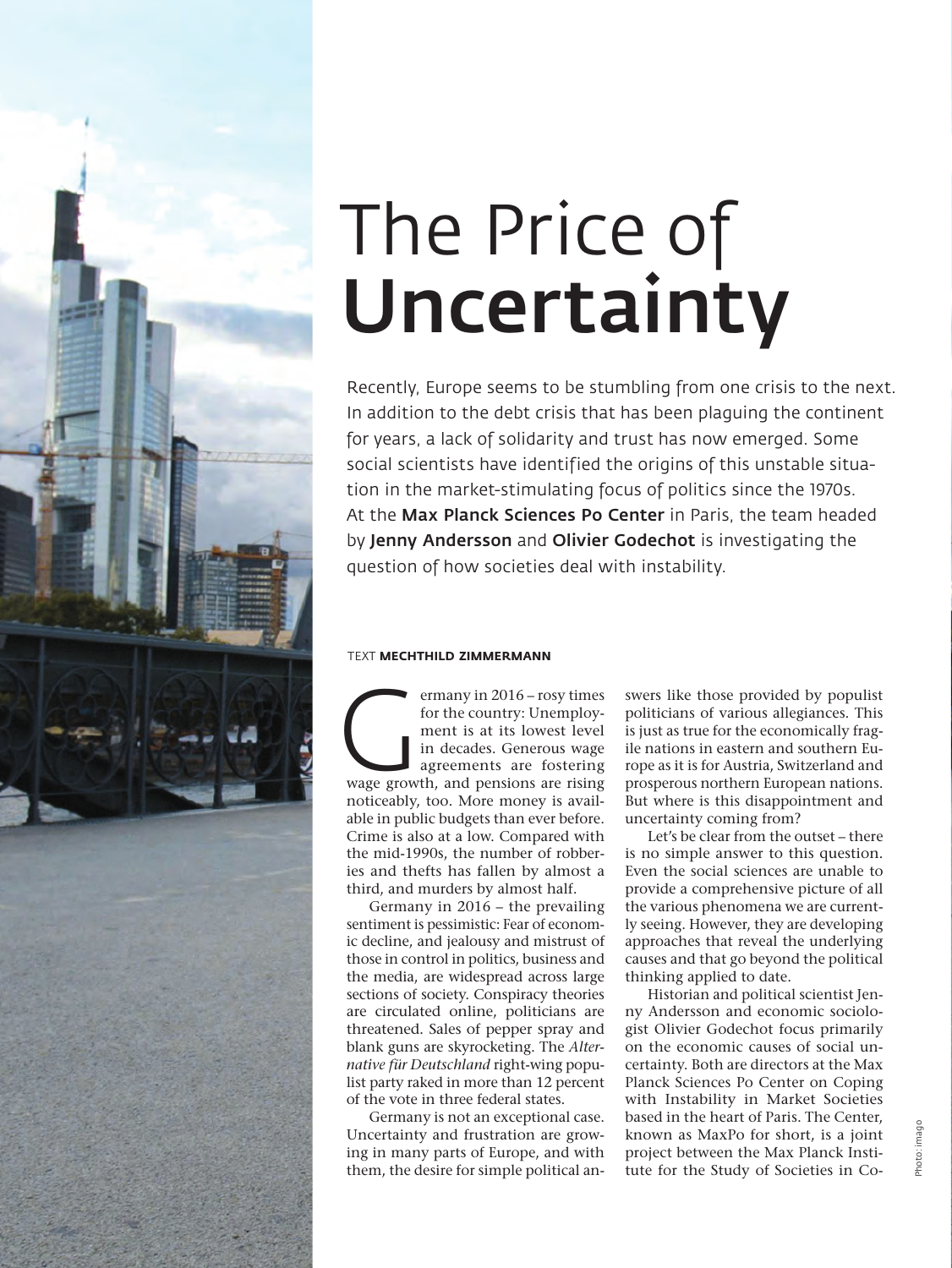A deep divide: The gap between top earners, particularly those at banks, and people with precarious incomes has grown substantially.

**FAXWA** 

**ATTOLOGY**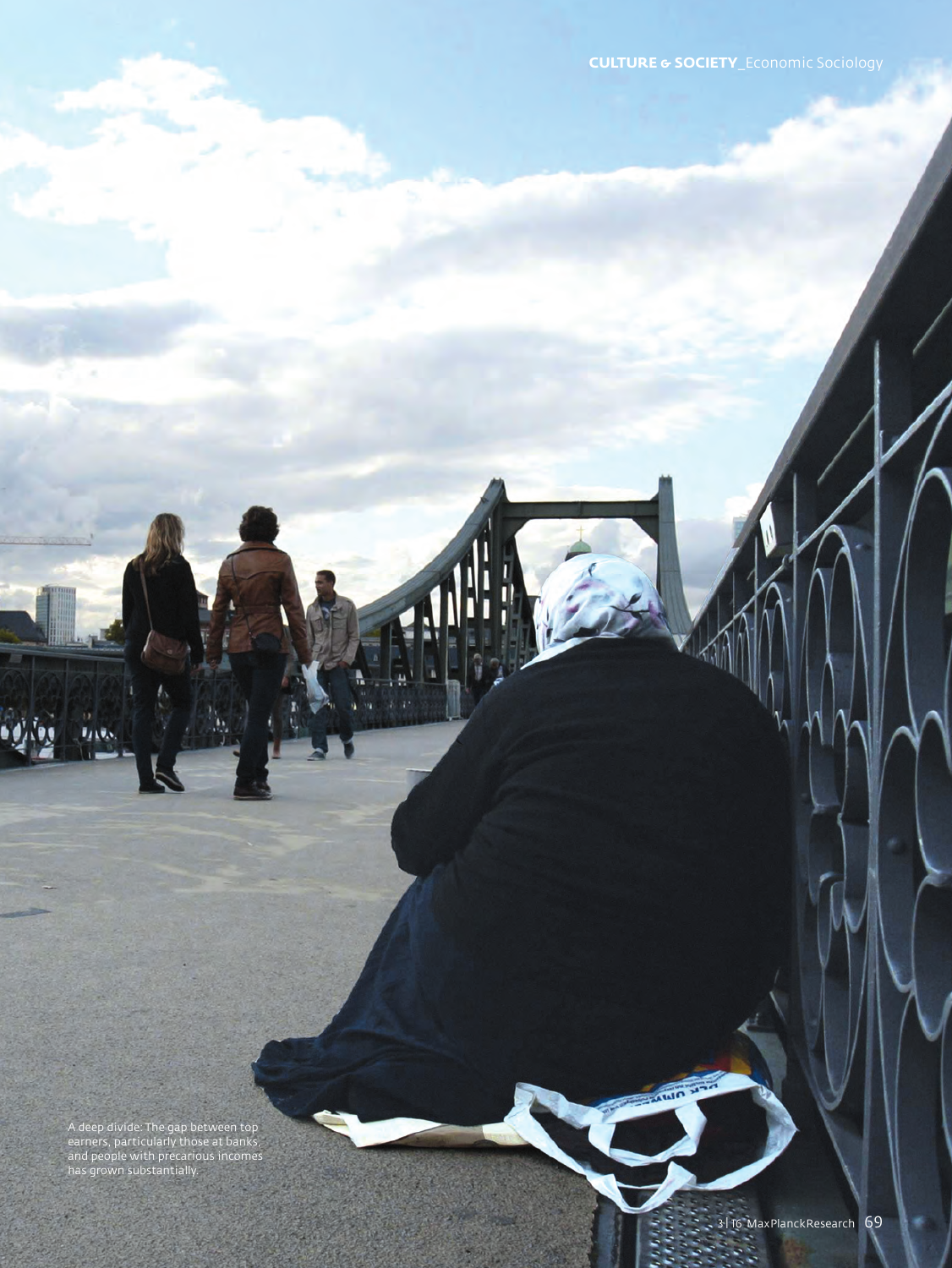

Game over: After the financial crisis, there were major demonstrations in Frankfurt and around the globe against the wheeling and dealing of banks. Politicians responded, too – by increasing restrictions, raising controls and limiting bonus payments.

logne and the elite French university Sciences Po Paris, which has a strong social sciences orientation. The central question addressed by MaxPo is: How do societies influenced by the market react to instability? And how is the growing social inequality connected with this?

The researchers use the term "instability" to refer to several interconnected phenomena. The starting point for research in this area is economic instability, which manifests itself not only in economic cycles, but also in changes in the job market. After all, companies relocate jobs abroad or cut jobs even during upbeat periods. Employees come to feel these changes in the form of increasing workloads, deadline pressure and rising expectations when it comes to their flexibility.

This pressure and the fear of job loss leads, in turn, to social instability – one's hard-earned position in society is no longer secure. Even a good education doesn't guarantee a job, as we are currently seeing in southern Europe. But the number of insecure employment relationships is growing in Germany, too, with a rise in fixed-term contracts, temporary work and socalled mini-jobs. Within society, instability goes hand in hand with uncertainty and fear of decline.

The new economic conditions have also resulted in an unstable situation for politicians in the period since the 1980s. Globalization is making parts of the economy more mobile, and the process of taxing them more difficult, as companies can threaten to relocate abroad. Many international groups now siphon their profits to countries with low tax rates. As a result, nations are going into debt to fulfill their obligations. Another source of political instability is the increasingly complex and rapidly changing party-political structure in almost all European countries.

"The starting point of instability was the oil crisis in the 1970s," says Jenny Andersson. This was the first time "stagflation" was recorded in Western industrialized nations: stagnation of economic growth coupled with high inflation and high unemployment – a phenomenon that shouldn't have been possible according to the then prevailing Keynesian economic theory.

In the 1930s, British economist John Maynard Keynes developed his "General Theory," a groundbreaking approach that was able to explain for the first time why the economy didn't recover after the Great Depression and unemployment remained dramatically high despite the fall in wages. Keynes viewed overall economic demand as the decisive factor in production and employment. In the decades that followed, Keynesians continued to develop the approach. This gave birth to theories that saw a connection between inflation and high demand, rising wages and low unemployment.

During the oil crisis, these explanations no longer applied. Unemployment figures rose dramatically, tax income collapsed, and states had to rein in their spending to get budget deficits under control. As a result, Keynes' model lost its influence. Instead, liberal eco-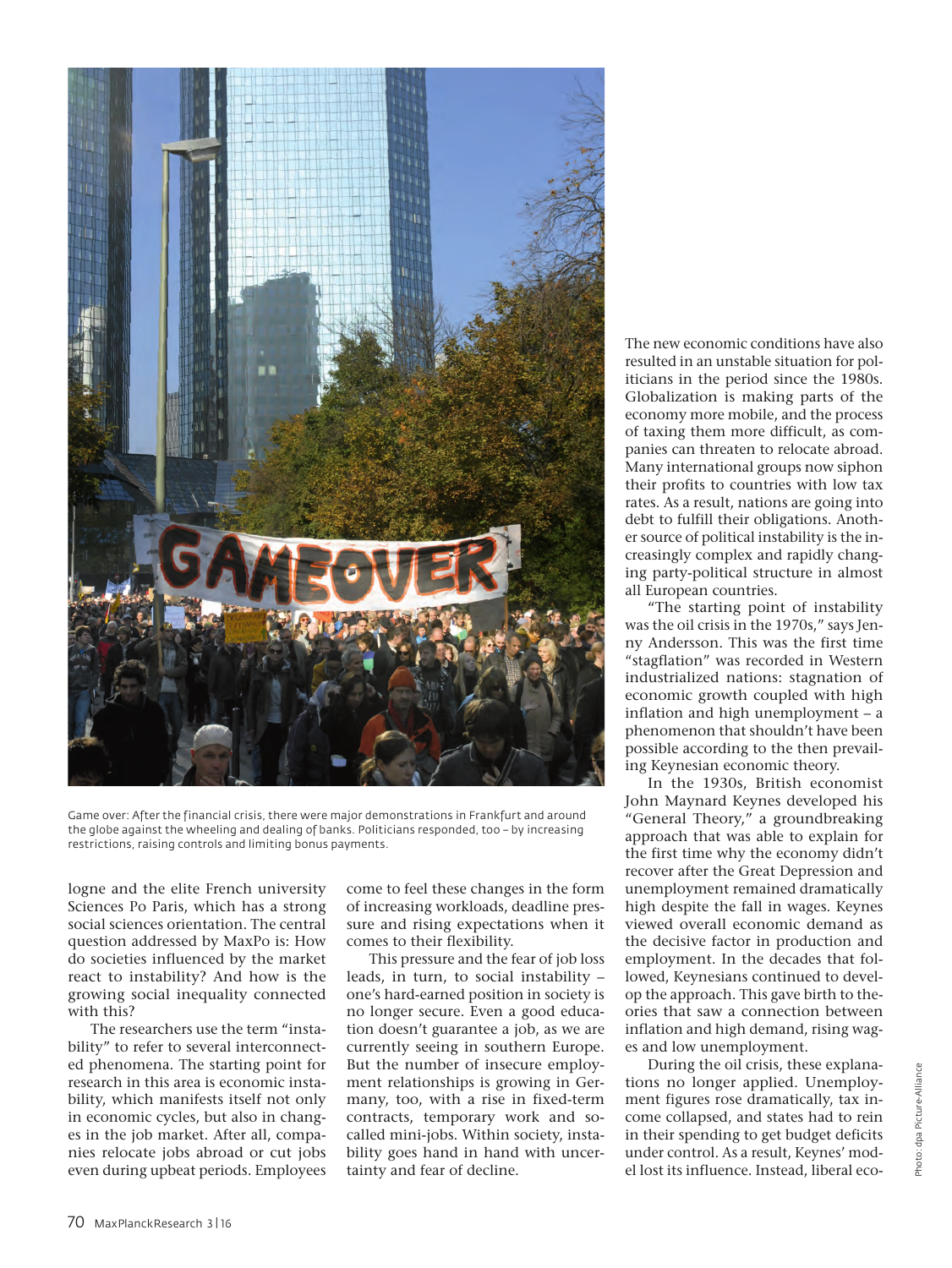# » The problem is that market logic has come to dominate how we can even think about the future.

nomic ideas prevailed that were implemented in the public sector with such concepts as "new public management." "These were economic theories that viewed, for example, nationally organized public services as an obstacle to dynamic market development," says Jenny Andersson. "Economists became convinced that public institutions work inefficiently and that their costs could be reduced through competition and market price mechanisms."

One example of this is the social housing sector. Over the past few decades, the German government first gradually withdrew from housing construction, and then also from financial support for residential construction. Recently, however, it has become clear that the market doesn't cover the demand for affordable housing. According to the latest figures, the rent in 95 percent of privately built new residential buildings is too expensive for average earners. Deficits are also showing in health care and the pension system.

Overall, the stable social and economic situation of the post-war decade has revealed itself to be a historical exception. However, the standards of this period have remained the benchmark in the collective memory – one reason

why, since then, many people feel like the government has let them down.

In parallel with this, society entered a period of fundamental change that continues to this day. The traditional ties to family, as well as to such institutions as the church, political parties and unions, are disappearing. The options available for shaping one's career path are more wide-ranging than ever before. Migration has led to a multitude of cultures and religions, particularly in cities. Overall, society has become more diverse, but also more complex.

# POLITICS IS DEPENDENT ON THE FINANCIAL MARKETS

In addition, digitalization and the immeasurable opportunities the internet offers are fundamentally changing the world around us. The freedom of each individual has increased, which also means that everyone carries greater responsibility. This opens up countless new possibilities, yet at the same time, many people feel uncertain, overwhelmed or overtaxed.

The financial crisis of 2007/2008 destabilized the economic and political situation further. Triggered by the bursting of the real estate bubble in the

# MAX PLANCK CENTER

Max Planck Centers connect Max Planck Institutes with the world's best research facilities. They create a platform on which scientists and their international partners can bring knowledge, experience and expertise together and conduct research on a common basis. The aim is to foster exchange between young scientists, hold joint workshops and allow mutual access to technical facilities, equipment and libraries. The centers also ensure that this cooperation is more visible and that the Max Planck Society can raise its profile at the respective locations. There are currently 16 centers in Europe, Israel, the US, Canada, India, Japan and South Korea.

US, the crisis led to many nations bailing out banks and taking on additional debt. The problems ultimately spilled over into the real economy and still burden many countries today with struggling economies, high unemployment and a mountain of debt.

"The financial crisis showed how dependent politics is – how dependent we all are – on the financial markets," says Andersson. We see this, for instance, when rating agencies assess nations' credit ratings, thus helping to determine how much scope for action a government has. This dependence is part of a phenomenon that researchers call "financialization." The main characteristics of this phenomenon are the growing importance of the financial industry and the influence of its interests on politics and the real economy. Stock corporations, for instance, are under pressure to maximize profits in order to distribute them to shareholders – leading, in turn, to headcount reductions and production relocations to lowwage countries.

Olivier Godechot, the second Director at the Center in Paris, is dedicated to investigating the effects of financialization on social inequality in society. In a broad comparison of 18 OECD countries – including Germany, France, the US, the UK and Denmark – he analyzed the role financial markets and their activities played in the rise in inequality across these nations over the period from 1970 to 2011. "The first thing you notice is that the financial sector has grown considerably," says Godechot. "Its share of the gross domestic product has increased from an average of 4 percent to nearly 7 percent."

According to the researcher's analyses, the rise in financial market activity resulted in an increase in social inequality. "In particular, the extraordinarily high wages and bonus payments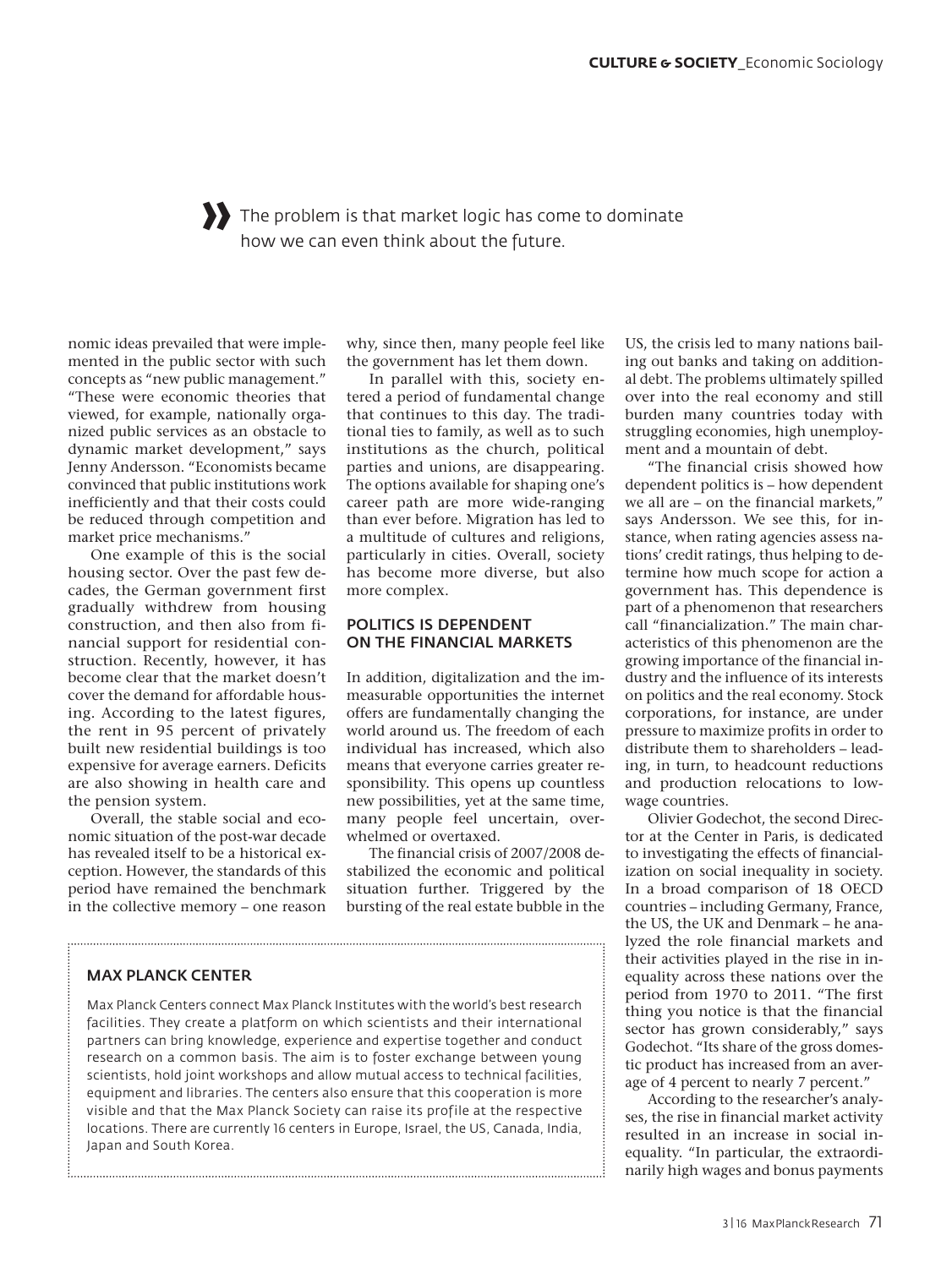in the financial sector led to a widening of the gap between rich and poor," explains the economic sociologist.

Olivier Godechot has also proven the influence of financialization on a regional level. In particular, the large financial centers are drivers of social inequality within a country. A nation's highest incomes are usually concentrated here, and the gap between top earners and people with precarious income is particularly wide in these centers.

In another area of research, Olivier Godechot is focusing on how employers and employees at different ends of the wage scale deal with the growing inequality. To this end, one of the questions Godechot investigated was how bonus payments at banks have developed since the financial crisis. In response to the crisis, the EU limited bonus payments for bankers to a maximum of double the annual base salary from 2014 onward.

Olivier Godechot explains that the first reaction of the banks was to increase salaries. "British banks found an additional way of getting around this rule: they give their top employees a monthly allowance in addition to their salary and the permitted bonus payments. And this is structured in such a way that, like the bonuses, it has to be renegotiated every year."

On the other hand, he says that bonus payments are falling in the sector overall. "We're still unable to judge whether this is due primarily to profits declining, or whether it is also a response to the social pressure that bonus payments at the previous levels are no longer socially acceptable," says the scientist.

One hallmark of MaxPo is the wide range of approaches pooled here. These range from the micro-level – the question of how specific groups and individuals deal with the growing uncertainties – to the macro-level, analyzing the major social trends involved.

Jenny Andersson took up her post at the Center in November 2015. Her



*Above* Economic historian Jenny Andersson and economic sociologist Olivier Godechot head the Max Planck Sciences Po Center in Paris.

*Below* Inequality is growing. The top 10 percent of earners now receive an average of 35 percent of the total income from work – sometimes even more. Olivier Godechot analyzed data on this topic from 18 OECD countries.



Share of the top 10 percent in total income

main focus is forecasts in the political and business spheres. Forecasts, predictions and scenarios of this kind significantly influence political decision-making in areas ranging from budget planning, which is based on tax estimates, to law-making and regulatory issues.

"Forecasts are a paradoxical phenomenon," says Jenny Andersson. "On the one hand, you never know whether predictions will really come true, so in a way, they also contribute to uncertainty. On the other hand, politicians – and particularly the financial industry – need predictions to channel expecta-